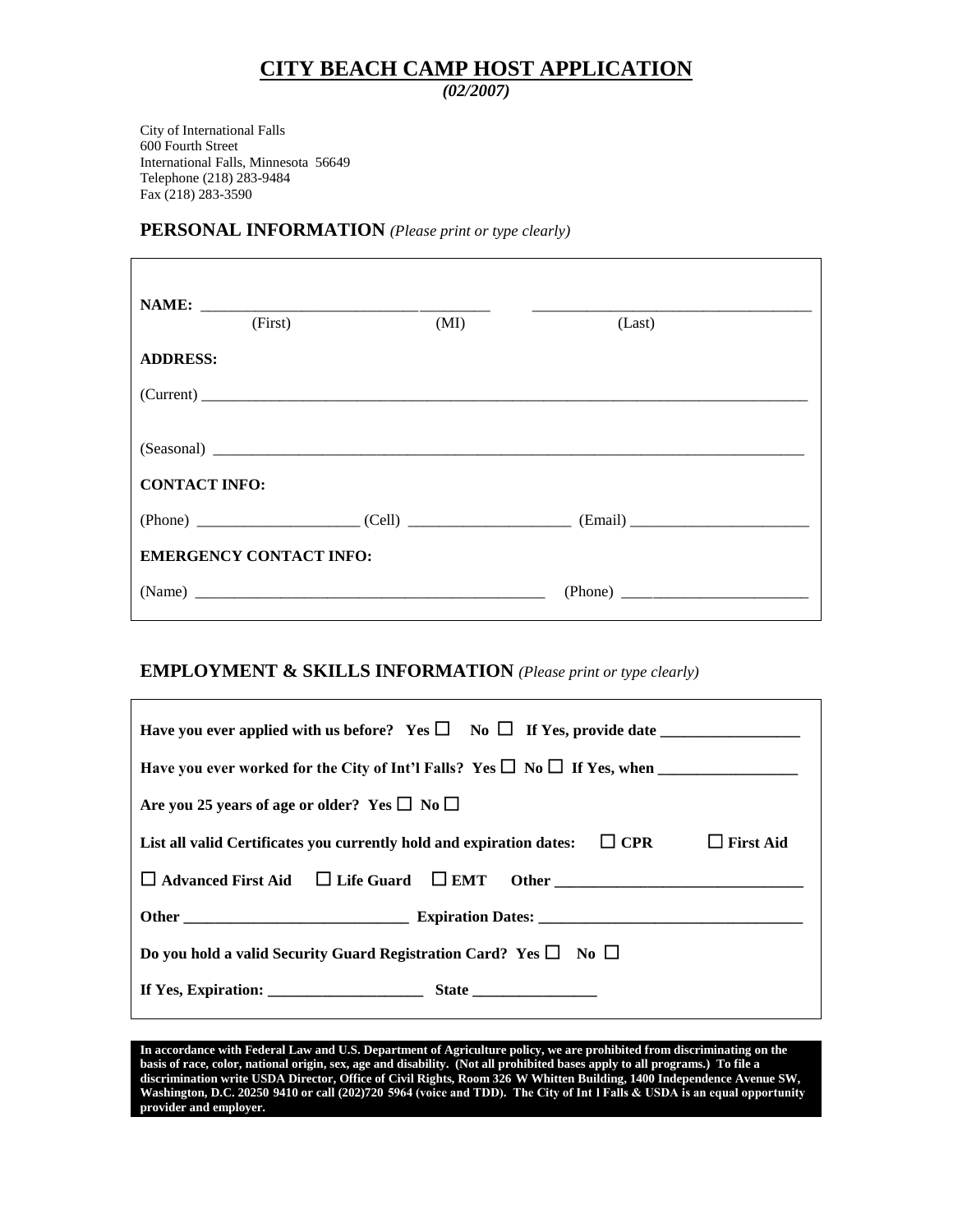#### **BUSINESS or PERSONAL REFERENCES** *(Please print or type clearly)*

| <b>NAME &amp; ADDRESS</b> | <b>PHONE#</b> | <b>OCCUPATION</b> | <b>RELATIONSHIP</b> |
|---------------------------|---------------|-------------------|---------------------|
|                           |               |                   |                     |
|                           |               |                   |                     |
|                           |               |                   |                     |
|                           |               |                   |                     |
|                           |               |                   |                     |
|                           |               |                   |                     |
|                           |               |                   |                     |
|                           |               |                   |                     |
|                           |               |                   |                     |

*List persons who have first-hand knowledge of your work performance in the last three years or can provide a character reference.*

#### **OTHER INFORMATION** *(Please print or type clearly)*

| Are you able to perform the essential duties and tasks of the position for which you are applying? $\square$ Yes<br>N <sub>0</sub> |  |  |  |  |
|------------------------------------------------------------------------------------------------------------------------------------|--|--|--|--|
|                                                                                                                                    |  |  |  |  |
| Please list your previous work experience, with emphasis on camp hosting and other relevant experience:                            |  |  |  |  |
|                                                                                                                                    |  |  |  |  |
|                                                                                                                                    |  |  |  |  |
| Have you ever been convicted of a felony within the last 7 years? Yes $\Box$ No $\Box$ If "YES", please explain below:             |  |  |  |  |
| (Conviction will not necessarily disqualify your application)                                                                      |  |  |  |  |

#### **ACKNOWLEDGEMENT** *(Please read carefully)*

I hereby certify that the information contained in this application form and in any supplemental attachments is true and correct to the best of my knowledge and that I have not knowingly withheld any information that might adversely affect my chances for employment. I understand that any misrepresentation, falsification or material omission of material fact on this application or on any supplemental attachments used to secure employment shall be grounds for rejection of this application or for discharge if I am employed, regardless of the time lapsed before discovery.

I hereby authorize the City of Int'l Falls to investigate my references, as well as to independently verify any information in this application. Furthermore, I release all parties and persons from any and all liability for any damages that may result from furnishing such information to the City of Int'l Falls as well as from the use or disclosure of such information by the City of Int'l Falls, employees or representatives.

I understand and agree that if employed, the employment will be "at will". This is, either I or the City of Int'l Falls may end the employment relationship at any time, for any reason. I understand that receipt of this application by the City of Int'l Falls does not imply employment and that this application and/or any other City of Int'l Falls documents are not contracts of employment. Nothing contained in the application or conveyed during an interview that may be granted is intended to create an employment contract between the City of Int'l Falls and me and that no promises or representations contrary to the foregoing are binding on the city unless made in writing and signed by a signed representative of the City of Int'l Falls and me.

In the event of any dispute or claim between myself and the city (including its employees, managers, supervisors, agents, successors and assigns) including, but not limited to, claims arising from or related to our employment or the termination of our employment, I agree to submit all such disputes to confidential binding arbitration under the Federal Arbitration Act. This provision has no application to claims of workers' compensation or unemployment benefits available through a state agency.